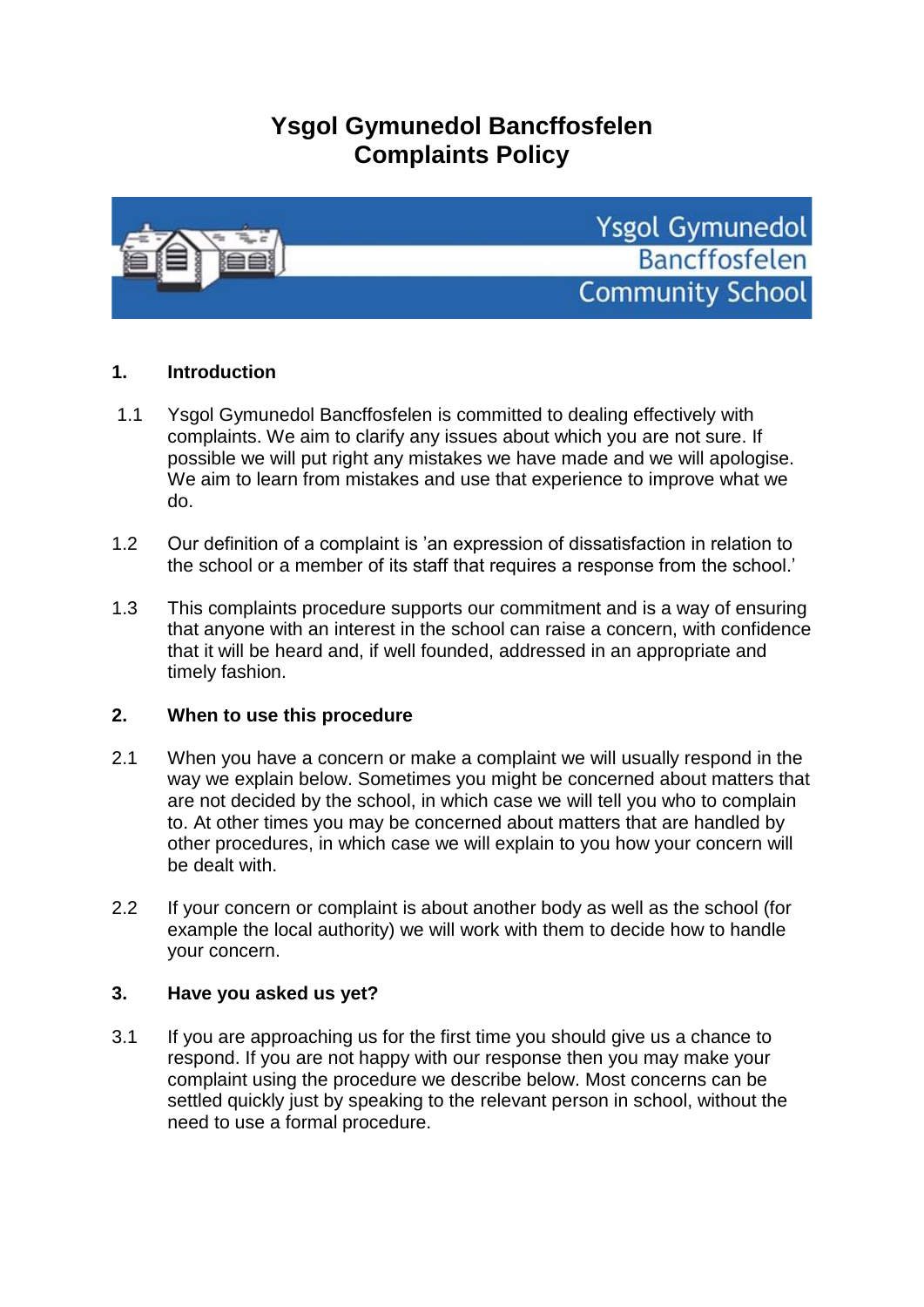# **4. What we expect from you**

4.1 We believe that all complainants have a right to be heard, understood and respected. But school staff and governors have the same right. We expect you to be polite and courteous. We will not tolerate aggressive, abusive or unreasonable behaviour. We will also not tolerate unreasonable demands or unreasonable persistence or vexatious complaining. It may be appropriate for the school to develop an 'unacceptable actions' policy; an example is available from the PSOW, in which case add 'We have a separate policy to manage situations where we find that someone's actions are unacceptable'.

# **5. Our approach to answering your concern or complaint**

- 5.1 We will consider all your concerns and complaints in an open and fair way.
- 5.2 At all times the school will respect the rights and feelings of those involved and make every effort to protect confidential information.
- 5.3 Timescales for dealing with your concerns or complaints may need to be extended following discussion with you.
- 5.4 We may ask for advice from the local authority or diocesan authority where appropriate.
- 5.5 Some types of concern or complaint may raise issues that have to be dealt with in another way (other than this complaints policy), in which case we will explain why this is so, and will tell you what steps will be taken.
- 5.6 The governing body will keep the records of documents used to investigate your concern or complaint for seven years after it has been dealt with. Records will be kept in school and reviewed by the governing body after seven years to decide if they need to be kept for longer.
- **5.7** Complaints that are made anonymously will be recorded but investigation will be at the discretion of the school depending on the nature of the complaint.
- 5.8 Where complaints are considered to have been made only to cause harm or offence to individuals or the school, the governing body will ensure that records are kept of the investigations that are made and what actions are taken, including the reasons for 'no action'.

## **6. Answering your concern or complaint**

6.1 The chart in Appendix A shows what may happen when you make a complaint or raise a concern. There are up to three Stages A, B and C. Most complaints can be resolved at Stages A or B. You can bring a relative or companion to support you at any time during the process but you will be expected to speak for yourself. However, we recognise that when the complainant is a pupil it is reasonable for the companion to speak on their behalf and/or to advise the pupil.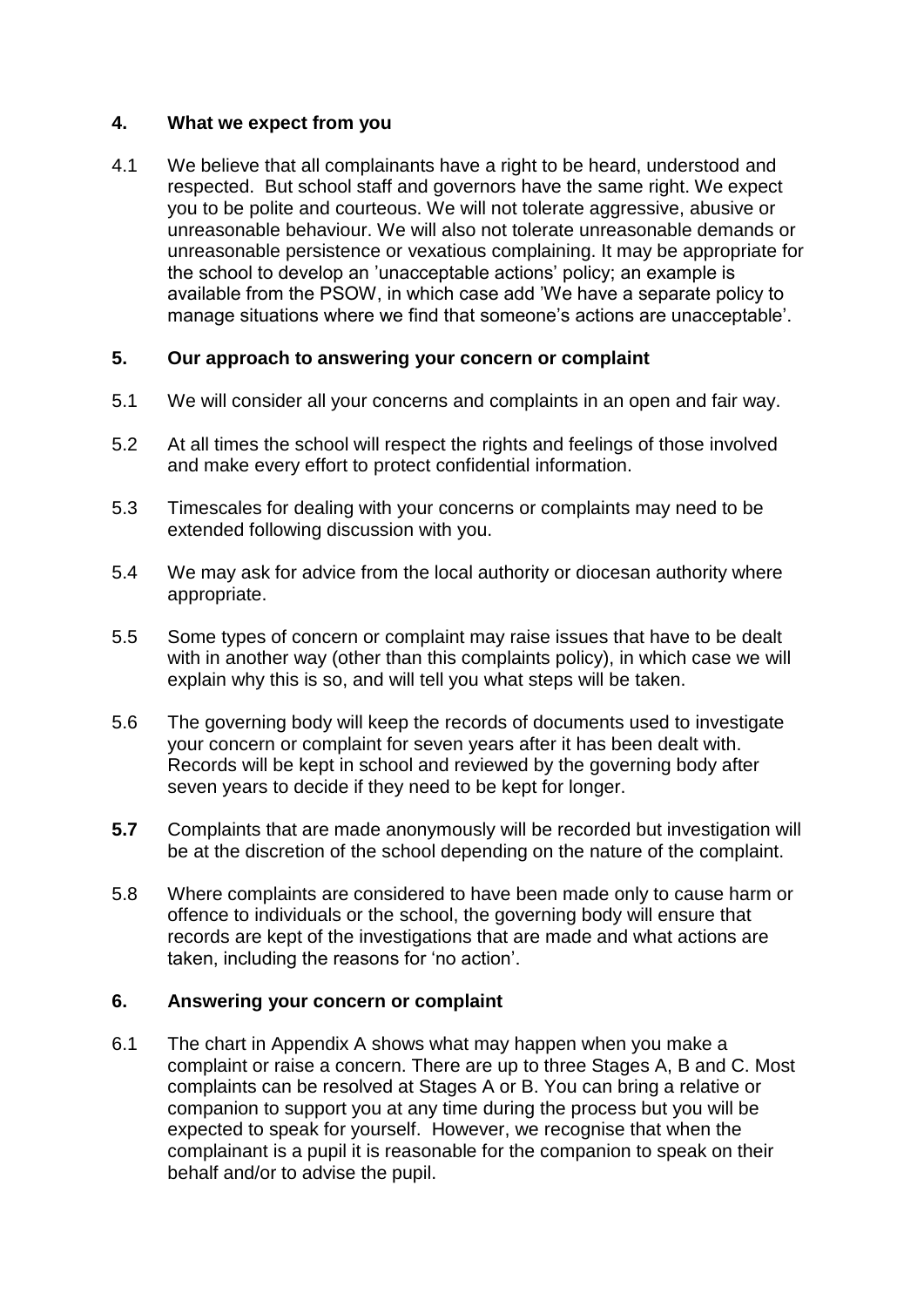- 6.2 As far as possible, your concern or complaint will be dealt with on a confidential basis. However, there could be occasions when the person dealing with your concern or complaint will need to consider whether anyone else within the school needs to know about your concern or complaint, so as to address it appropriately.
- 6.3 If you are a pupil under 16 and wish to raise a concern or bring a complaint we will ask for your permission before we involve your parent(s) or carer(s). If you are a pupil under 16 and are involved in a complaint in any other way, we may ask your parent(s) or carer(s) to become involved and attend any discussion or interview with you.

# **Stage A**

- 6.4 If you have a concern, you can often resolve it quickly by talking to a teacher or the headteacher. You should raise your concern as soon as you can; normally we would expect you to raise your issue within 10 school days of any incident. The longer you leave it the harder it might be for those involved to deal with it effectively.
- 6.5 If you are a pupil, you can raise your concerns with the class teacher or Miss J M Lngabeer (Headteacher. This will not stop you, at a later date, from raising a complaint if you feel that the issue(s) you have raised have not been dealt with properly.
- 6.6 We will try to let you know what we have done or are doing about your concern normally within 10 school days, but if this is not possible, we will talk to you and agree a revised timescale with you.
- 6.7 The person overseeing your concern or complaint will keep you informed of the progress being made. This person will also keep a log of the concern for future reference.

## **Stage B**

- 6.8 In most cases, we would expect that your concern is resolved informally. If you feel that your initial concern has not been dealt with appropriately you should put your complaint in writing to the headteacher.
- 6.9 We would expect you to aim to do **this within five school days of receiving a response to your concern as it is in everyone's interest to resolve a complaint as soon as possible**. There is also a form attached (**Appendix B**) that you may find useful. If you are a pupil we will explain the form to you, help you complete it and give you a copy.
- 6.10 If your complaint is about the headteacher, you should put your complaint in writing to the chair of governors, addressed to the school, to ask for your complaint to be investigated.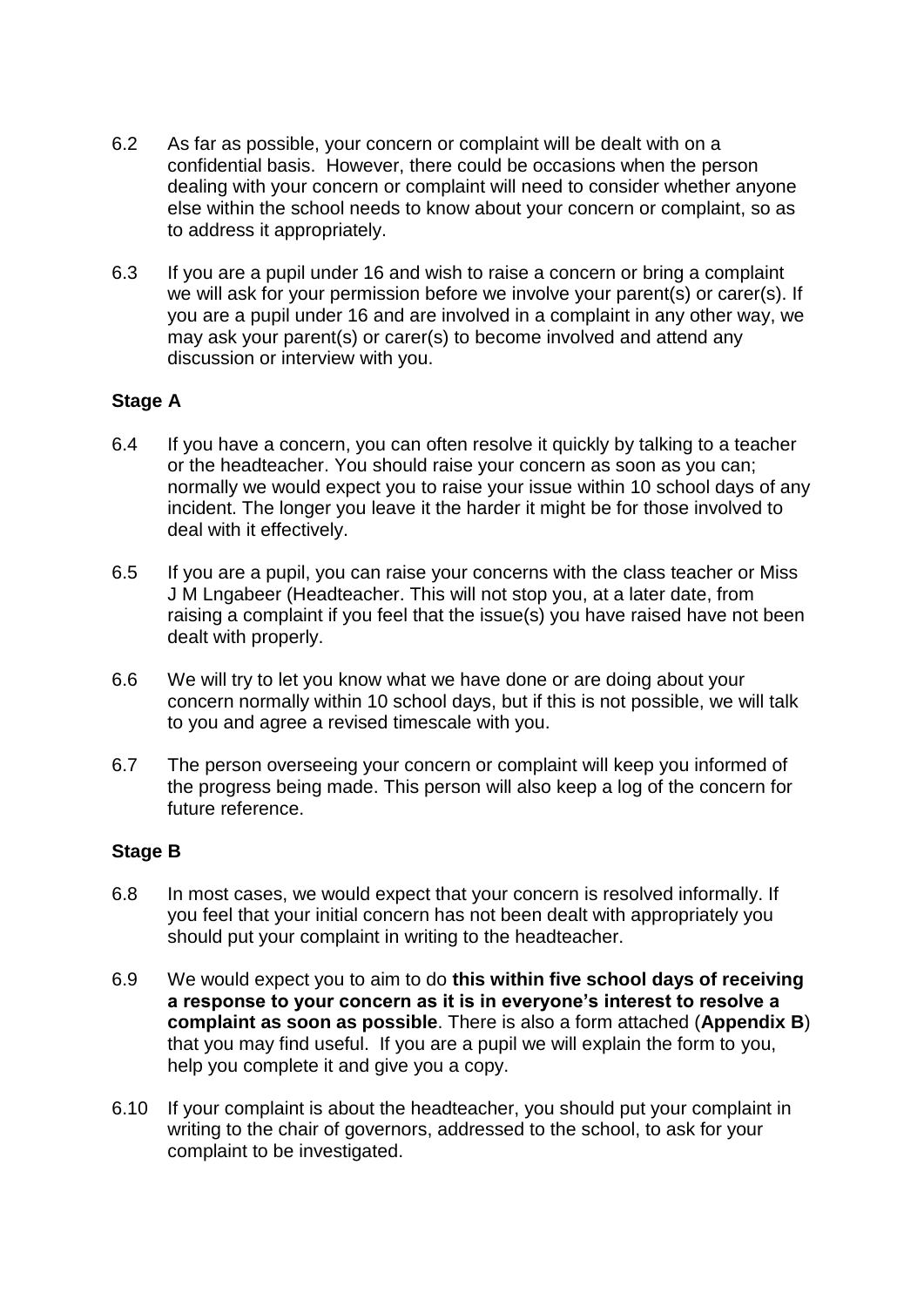- 6.11 In all cases, the headteacher can help you to put your complaint in writing if necessary.
- 6.12 If you are involved in any way with a complaint, the headteacher will explain what will happen and the sort of help that is available to you.
- 6.13 The headteacher will invite you to discuss your complaint at a meeting. Timescales for dealing with your complaint will be agreed with you. We will aim to have a meeting with you and to explain what will happen, normally within 10 school days of receiving your letter. The school's designated person will complete the investigation and will let you know the outcome in writing within 10 school days of completion.

# **Stage C**

- 6.14 It is rare that a complaint will progress any further. However, if you still feel that your complaint has not been dealt with fairly, you should write, through the school's address, to the chair of governors setting out your reasons for asking the governing body's complaints committee to consider your complaint. You do not have to write down details of your whole complaint again.
- 6.15 If you prefer, instead of sending a letter or e-mail, you can talk to the chair of governors or the headteacher who will write down what is discussed and what, in your own words, would resolve the problem. We would normally expect you to do this within five school days of receiving the school's response. You will be asked to read the notes or will have the notes read back to you and then be asked to sign them as a true record of what was said. We will let you know how the complaint will be dealt with and will send a letter to confirm this. The complaints committee will normally have a meeting with you within 15 school days of receiving your letter.
- **6.16** The letter will also tell you when all the evidence and documentation to be considered by the complaints committee must be received. Everyone involved will see the evidence and documentation before the meeting, while ensuring that people's rights to privacy of information are protected. The letter will also record what we have agreed with you about when and where the meeting will take place and what will happen. The timescale may need to be changed, to allow for the availability of people, the gathering of evidence or seeking advice. In this case, the person dealing with the complaint will agree a new meeting date with you.
- 6.17 Normally, in order to deal with the complaint as quickly as possible, the complaints committee will not reschedule the meeting more than once. If you ask to reschedule the meeting more than once, the committee may think it reasonable to make a decision on the complaint in your absence to avoid unnecessary delays.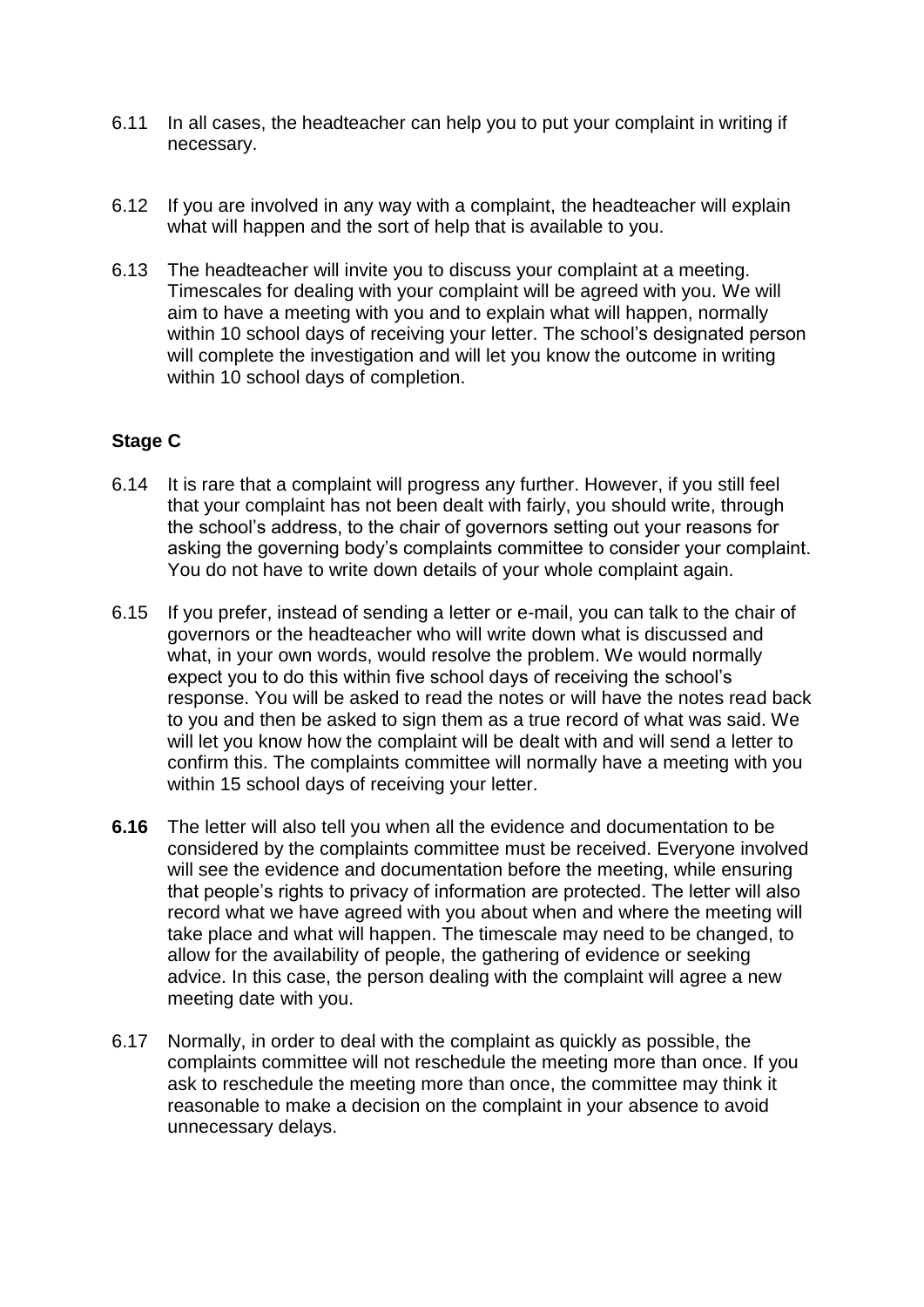- 6.18 We will write to you within 10 school days of the meeting explaining the outcome of the governing body's complaints committee's consideration.
- 6.19 We will keep records of all conversations and discussions for the purpose of future reference and review by the full governing body. These records will be kept for a minimum of seven years.
- 6.20 The governing body's complaints committee is the final arbiter of complaints.

## **7. Special circumstances**

7.1 Where a complaint is made about any of the following the complaints procedure will be applied differently.

- i. **A governor or group of governors** The concern or complaint will be referred to the chair of governors for investigation. The chair may alternatively delegate the matter to another governor for investigation. Stage B onwards of the complaints procedure will apply.
- ii. **The chair of governors or headteacher and chair of governors** The vice chair of governors will be informed and will investigate it or may delegate it to another governor. Stage B onwards of the complaints procedure will apply.
- iii. **Both the chair of governors and vice chair of governors** The complaint will be referred to the clerk to the governing body who will inform the chair of the complaints committee. Stage C of the complaint procedure will then apply.

#### iv. **The whole governing body**

the complaint will be referred to the clerk to the governing body who will inform the headteacher, chair of governors, local authority and, where appropriate, the diocesan authority. The authorities will usually agree arrangements with the governing body for independent investigation of the complaint.

#### v. **The headteacher**

The concern or complaint will be referred to the chair of governors who will undertake the investigation or may delegate it to another governor. Stage B onwards of the complaints procedure will apply.

7.2 In all cases the school and governing body will ensure that complaints are dealt with in an unbiased, open and fair way.

## **8.0 Our commitment to you**

8.1 We will take your concerns and complaints seriously and, where we have made mistakes, will try to learn from them.